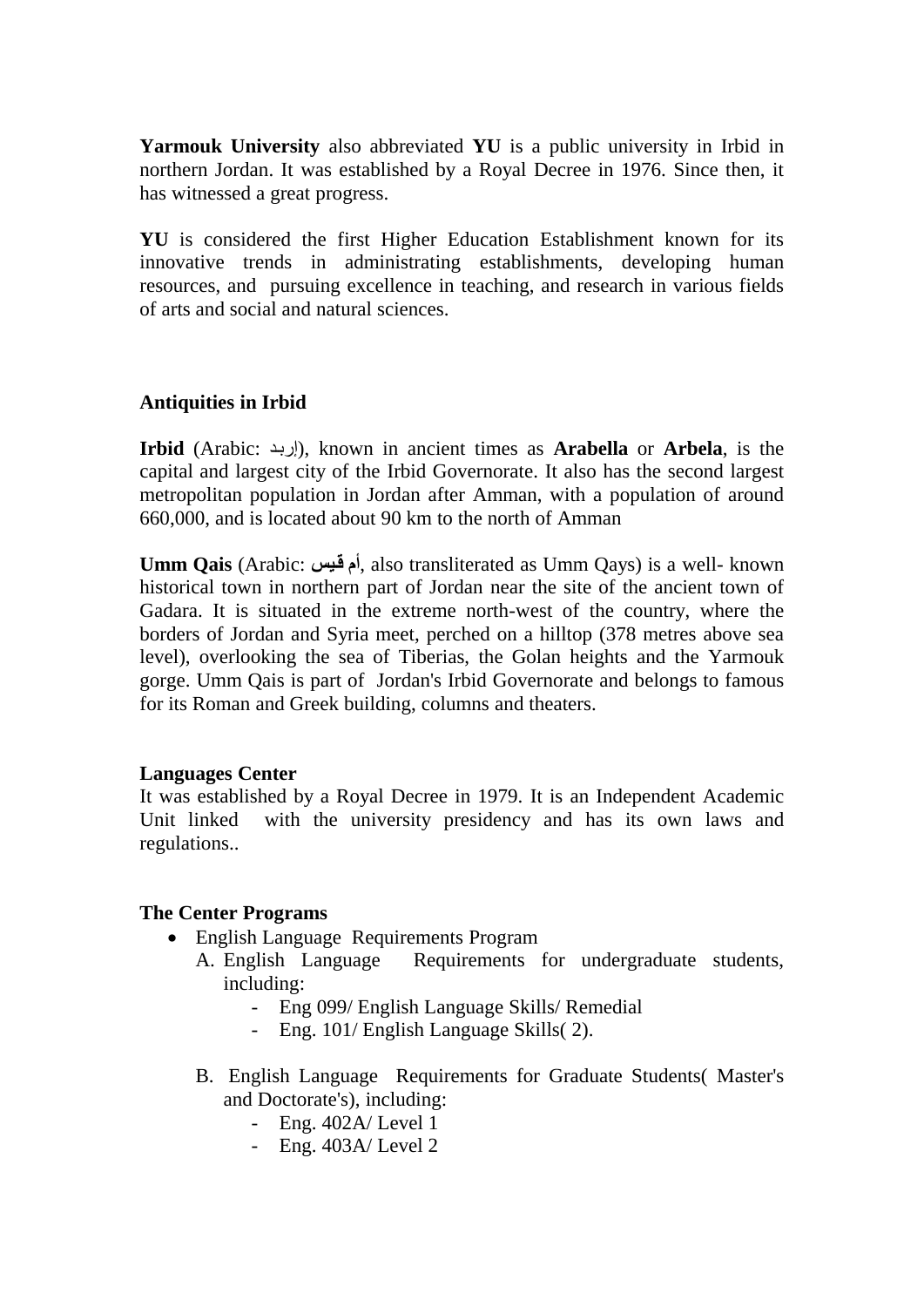- Arabic for Non- Native Speakers Program.
	- Since 1984, the Language Center has been responsible for preparing and carrying out Arabic Programs for non- native speakers according to international agreements signed with academic international public universities and centers. Among these programs:
		- CET Program
		- Arizona Program
		- Connecticut Program
		- Virginia Program
		- Bridge Water Program
		- Cochekan Program
		- Mississippi Program

the Students are given various levels in Arabic in which they study the four skills of the language in addition to the grammar and culture of the Arabic language..

At the end of the program, students are given certificates and transcripts that show their performance.

The center also organizes various scientific and leisure trips to different touristic and cultural sights in Jordan.

### **Faculty Members**

Distinguished instructors ( holding ph.D.. or MA) teach( both programs). at the language center.

### **Future Prospects**

- Developing the language programs for non- native speakers.
- Offering a Master's program in Arabic as a Foreign Language.
- Establishing language labs. eqipped with modern instructional programs.
- Awarding scholarships to BA students to pursue graduate studies.
- Signing more agreements with foreign universities.

### **Achievements**

- Designing English Programs for university requirements.
- Computerizing all exams of English Language Courses.
- Supervising the Local TOEFL test in cooperation with the AMIDEAST for Graduate Students.
- Carrying out the National English Language test in cooperation with the Ministry of Higher Education for graduate students.